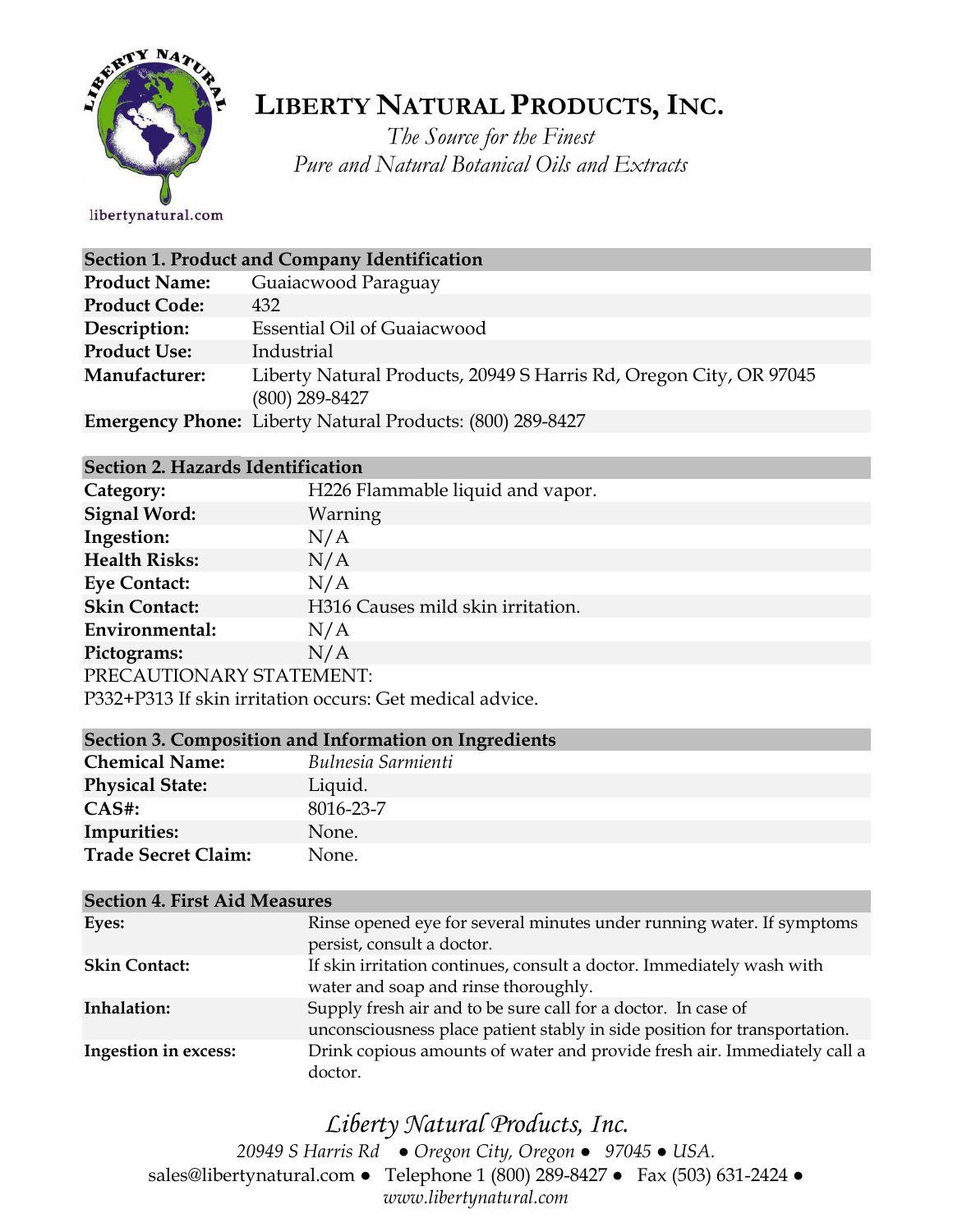| <b>Emergency Care:</b> | Contact local emergency provider. For non-emergency, contact<br>primary care provider. |
|------------------------|----------------------------------------------------------------------------------------|
| PPE:                   | Gloves, lab coat or uniform, safety glasses, eyewash, safety shower.                   |

| <b>Section 5. Fire-Fighting Measures</b>     |                                                                                                                                                                                                                             |                                           |
|----------------------------------------------|-----------------------------------------------------------------------------------------------------------------------------------------------------------------------------------------------------------------------------|-------------------------------------------|
| Flammability:                                | Flammable.                                                                                                                                                                                                                  |                                           |
| <b>Extinguishing Media:</b>                  | <b>SUITABLE:</b><br><b>NON SUITABLE:</b>                                                                                                                                                                                    | CO2, sand, extinguishing powder<br>Water. |
| <b>Special Fire-Fighting Procedure:</b>      | <b>None</b>                                                                                                                                                                                                                 |                                           |
| <b>Unusual Fire and Explosion Hazards:</b>   | Essential and vegetable oils have the potential to self-<br>heat and contribute to spontaneous combustion when<br>present on fabrics. Caution should be exercised in the<br>storage and launder of fabrics exposed to oils. |                                           |
| <b>PPE</b> and Precautions for Firefighters: | Wear proper protective equipment. Exercise caution when<br>fighting any chemical fire. Use water spray or fog for<br>cooling exposed containers.                                                                            |                                           |

| <b>Section 6. Accidental Release Measures</b> |                                                                                                                                                 |  |
|-----------------------------------------------|-------------------------------------------------------------------------------------------------------------------------------------------------|--|
| <b>Personal Precautions:</b>                  | Protective equipment and emergency procedures. Wear protective<br>equipment. Keep unprotected persons away. Keep away from<br>ignition sources. |  |
| <b>Environmental Precautions:</b>             | Do not dispose in sewer or in any natural environment.                                                                                          |  |
| Containment:                                  | Absorb with clay, sand, or other non-combustible material.<br>Prevent entry into waterways, sewers, and confined areas.                         |  |
| Clean Up:                                     | Disposal must be made according to official regulations.                                                                                        |  |

| Section 7. Handling and Storage |                                                                                                                                                                                                                                                                    |
|---------------------------------|--------------------------------------------------------------------------------------------------------------------------------------------------------------------------------------------------------------------------------------------------------------------|
| <b>Handling Precautions:</b>    | Store in cool, dry place in tightly closed receptacles. Keep away from heat<br>and direct sunlight. Ensure good ventilation/exhaustion at the<br>workplace. Handle with care. Avoid jolting, friction and impact.                                                  |
| <b>Storage Precautions:</b>     | Store in sealed container, Keep ignition sources away - Do not smoke.<br>Protect against electrostatic charges. Store in cool, dry conditions in well<br>sealed receptacles. Protect from heat and direct sunlight. Store receptacle<br>in a well ventilated area. |
| Other:                          | See Section 8                                                                                                                                                                                                                                                      |

**Section 8. Exposure Controls/Personal Protection Engineering Controls:** Keep away from foodstuffs, beverages and feed. Avoid contact with the eyes. Handle in accordance with good industrial hygiene and safety procedures. **Respiratory Protection:** Assure a good ventilation of work place. **Hand Protection:** The glove material has to be impermeable. **Eye Protection:** Goggles giving complete protection to eyes. Eyewash bottle with clean water. **Skin and Body Protection:** Clothes for chemical protection to avoid contact. **Ingestion**: Do not eat, drink and smoke while using.

*Liberty Natural Products, Inc. 20949 S Harris Rd ● Oregon City, Oregon ● 97045 ● USA.*  sales@libertynatural.com *●* Telephone 1 (800) 289-8427 ● Fax (503) 631-2424 *● www.libertynatural.com*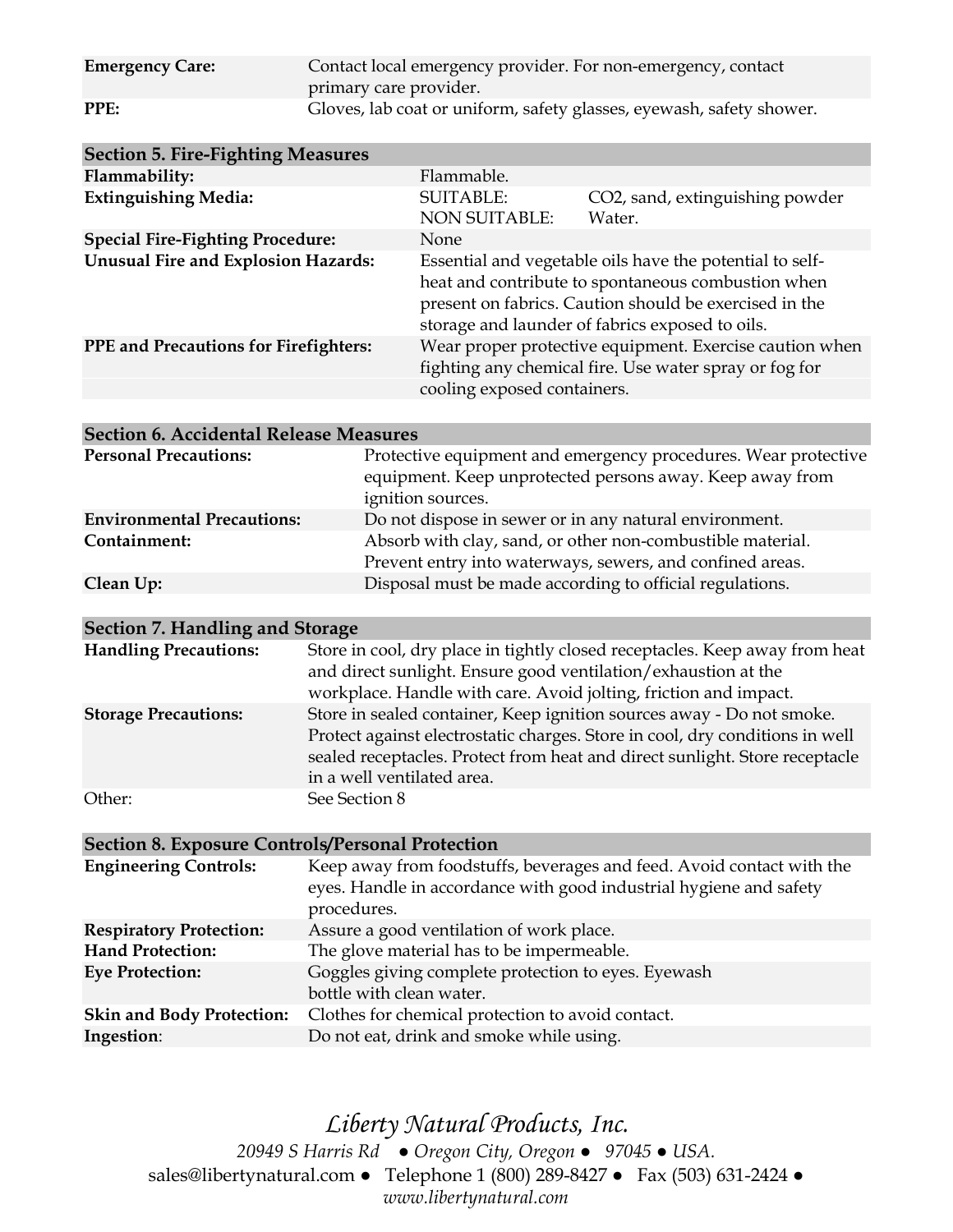| <b>Industrial Hygiene:</b>                      | Provide ventilation of the work place to reduce concentrations of |     |
|-------------------------------------------------|-------------------------------------------------------------------|-----|
|                                                 | the vapor and product.                                            |     |
| <b>OSHA Permissible Exposure Limits (PELs):</b> |                                                                   | N/A |
| <b>ACGIH Threshold Limit Values:</b>            |                                                                   | N/A |

| <b>Section 9. Physical and Chemical Properties</b> |                                                            |  |
|----------------------------------------------------|------------------------------------------------------------|--|
| Appearance:                                        | Yellowish to greenish yellow or pale amber                 |  |
| Upper/Lower Flammability: $N/A$                    |                                                            |  |
| Odor:                                              | Sweet, rosy-woody, with a possible 'smoked ham' undertone. |  |
| <b>Vapor Pressure:</b>                             | N/A                                                        |  |
| <b>Odor Threshold:</b>                             | N/A                                                        |  |
| <b>Vapor Density:</b>                              | N/A                                                        |  |
| $pH$ :                                             | N/A                                                        |  |
| <b>Relative Density:</b>                           | N/A                                                        |  |
| <b>Melting Point:</b>                              | 113°F / $45^{\circ}$ C                                     |  |
| <b>Freezing Point:</b>                             | N/A                                                        |  |
| Solubility:                                        | N/A                                                        |  |
| Initial Boiling Point and Boiling Range: $N/A$     |                                                            |  |
| <b>Flash Point:</b>                                | 212°F / 100°C                                              |  |
| <b>Evaporation Rate:</b>                           | N/A                                                        |  |
| Flammability Category: N/A                         |                                                            |  |
| <b>Partition Coefficient:</b>                      | N/A                                                        |  |
| Auto-ignition Temperature: N/A                     |                                                            |  |
| Decomposition Temperature: N/A                     |                                                            |  |
| Viscosity:                                         | N/A                                                        |  |
| <b>Specific Gravity:</b>                           | 0.97                                                       |  |

| Section 10. Stability and Reactivity |                                                            |  |
|--------------------------------------|------------------------------------------------------------|--|
| Stability:                           | Stable under normal circumstances. Avoid heat and ignition |  |
|                                      | sources.                                                   |  |
| Avoid:                               | Avoid sparks, flame and other heat sources.                |  |
| Incompatibility:                     | Strong oxidizing agents.                                   |  |
| Hazardous Byproducts:                | Carbon Oxides.                                             |  |
| Other:                               | None                                                       |  |

| <b>Section 11. Toxicological Information</b> |                                                                                                                                                         |
|----------------------------------------------|---------------------------------------------------------------------------------------------------------------------------------------------------------|
| <b>Toxicological and Health Effects:</b>     | Can be noxious. Inhalation of high<br>concentrations of vapor may result in irritation<br>of eyes, nose and throat, headache, nausea, and<br>dizziness. |
| <b>Likely Routes of Exposure:</b>            | Eyes, nose, mouth, skin.                                                                                                                                |
| <b>Signs and Symptoms of Exposure:</b>       | See Section 2. Hazards Identification.                                                                                                                  |
| LD50 (median lethal dose:                    | N/A                                                                                                                                                     |
| <b>Listed NTP Carcinogen:</b>                | N/A                                                                                                                                                     |

*Liberty Natural Products, Inc. 20949 S Harris Rd ● Oregon City, Oregon ● 97045 ● USA.*  sales@libertynatural.com *●* Telephone 1 (800) 289-8427 ● Fax (503) 631-2424 *● www.libertynatural.com*